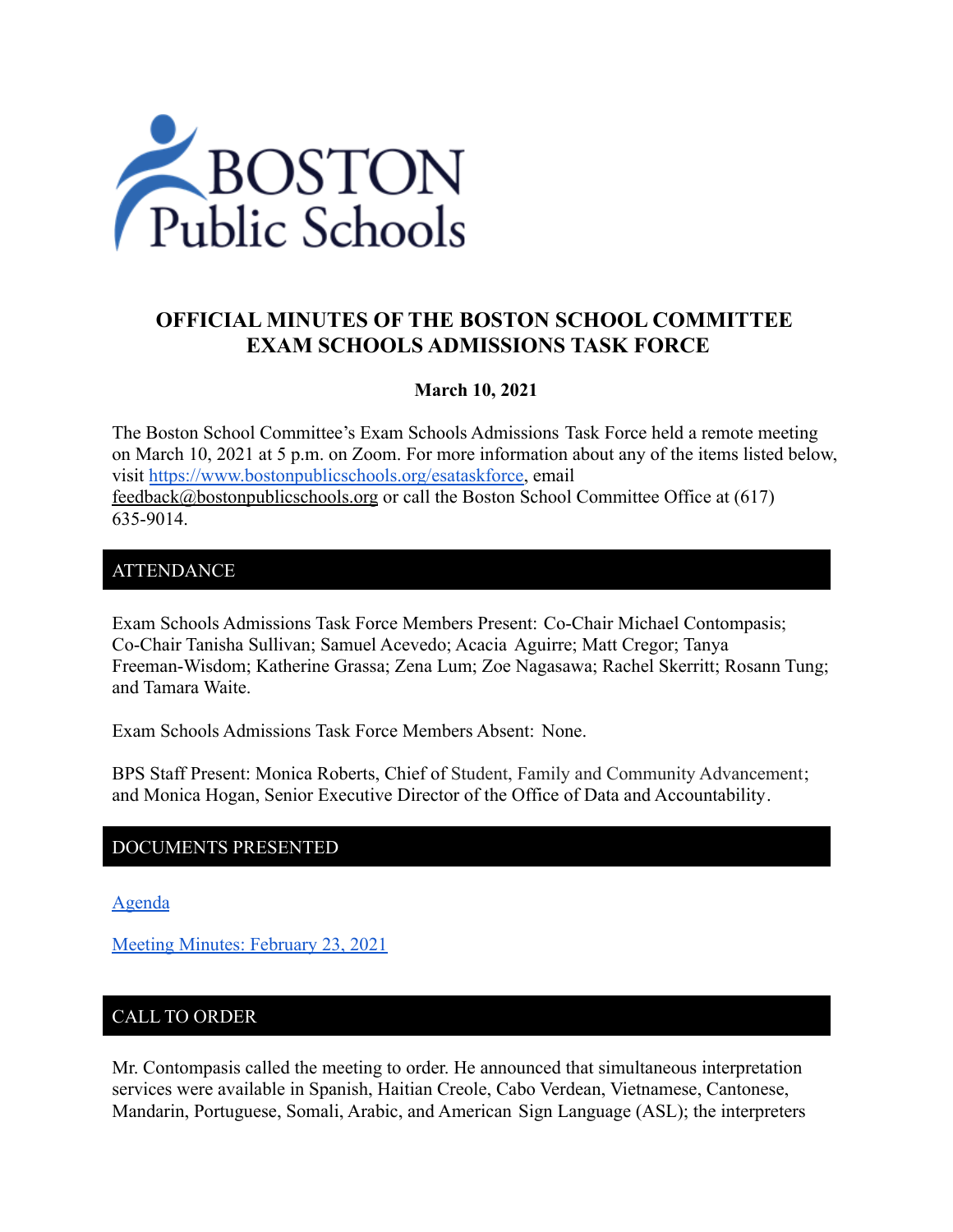introduced themselves and gave instructions in their native language on how to access simultaneous interpretation by changing the Zoom channel.

Ms. Parvex called the roll. All members were present.

Mr. Contompasis asked the members who were absent at the February 23, 2021 meeting to introduce themselves to the public.

- Dr. Tanya Freeman-Wisdom, Head of School, John D. O'Bryant School of Math & Science
- Samuel Acevedo, Executive Director at Boston Higher Education Resource Center, Co-Chair for the Boston School Committee Opportunity and Achievement Gaps Task Force, and on staff at the Congregación León de Judá
- Acacia Aguirra, parent, John D. O'Bryant School of Math & Science, and a BPS teacher
- Tamara Waite, parent of two BPS students, and employee of Health Benefits Office at the City of Boston

## APPROVAL OF MEETING MINUTES: FEBRUARY 23, 2021

*Approved –* The Task Force unanimously approved the minutes of the February 23, 2021 Exam Schools Task Force Organizational meeting.

## SUMMARY OF DISCUSSION

Mr. Contompasis said that BPS student Danyael Morales had resigned from the Boston Student Advisory Council (BSAC) and the Exam Schools Admissions Task Force. The district will work with BSAC to identify another student representative to be part of the Task Force.

Mr. Contompasis asked Ms. Sullivan to give an update on *Boston Parent Coalition for Academic Excellence Corp. v. School Committee of the City of Boston, et al.* Ms. Sullivan explained there was a federal lawsuit filed in court challenging the SY21-22 admissions process approved by the Boston School Committee. A remote hearing is scheduled for next week at which time the judge will decide whether or not to go to trial. She encouraged people to attend the remote hearings, which are open to the public. She said she wanted to let the community, parents, and students know that despite the suit, the admission process was still moving forward this year, however the invitations would not be sent out until after the middle of April. She concluded that the Task Force's work would continue as they had been charged by the School Committee to make recommendations regarding a more permanent admission process. Mr. Contompasis added instructions on how to sign up to listen to the court hearing.

Mr. Acevedo asked about community amicus briefs filed supporting the decision of the Boston School Committee. Ms. Sullivan clarified that no amici briefs had been filed but that there had been public statements made by different organizations in support of BPS.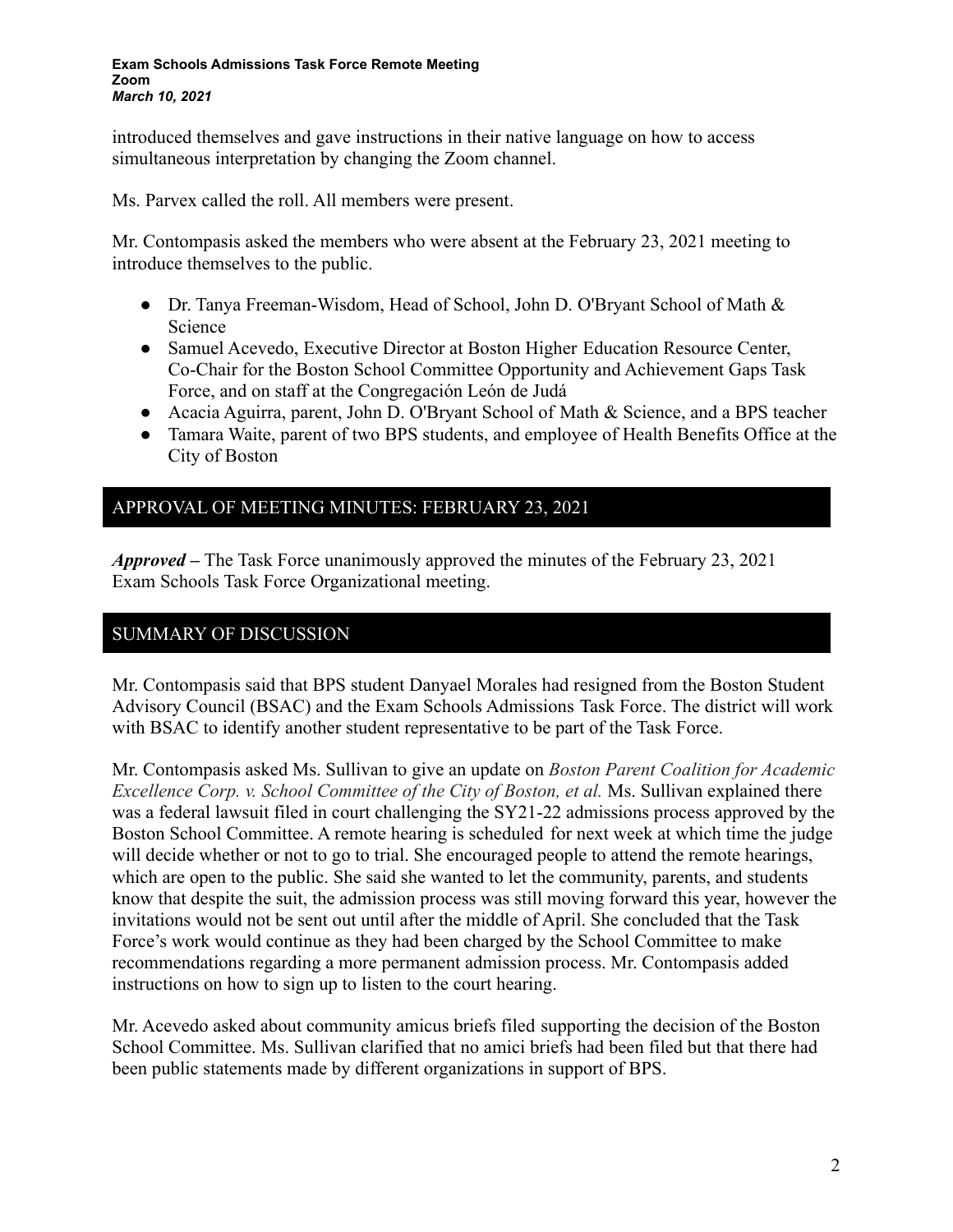#### **Exam Schools Admissions Task Force Remote Meeting Zoom** *March 10, 2021*

Mr. Contompasis reviewed the Task Force meeting schedule for the spring. He reminded the public of the remote listening session scheduled for March 13th at 10.00 a.m. on Zoom. He also announced that at the March 16th meeting, Sean Corcoran, Associate Professor of Public Policy and Education at Vanderbilt University, will give a presentation on the Chicago admissions model. The co-chairs are expecting to hear from other districts that have successfully implemented admissions processes that might prove beneficial to the Task Force.

## GENERAL PUBLIC COMMENT

- Louis Lui, student, Josiah Quincy Upper School and Dorchester resident, testified regarding his experience studying to get into an Exam School.
- Alan Tian, West Roxbury resident and 5th grade parent, testified against the zip code and in favor of the MAP test.
- Rachel Miselman, member, Boston Parents Coalition for Academic Excellence, and exam school alumna, testified regarding the quality of education at all BPS schools.
- Tom Song, Roxbury resident, testified in favor of the MAP test.
- Eric Shi, West Roxbury resident and parent, testified against the Zip Code and in favor of the MAP test.
- Emma Yang, Dorchester resident and parent, testified against the zip code.
- Lauren Thompson testified regarding the quality of education in all BPS schools and in favor of the temporary changes for SY21-22.

## CLOSING COMMENTS

As the co-chairs prepared to close the meeting, Ms. Sullivan emphasized how important it is for the Task Force members to listen to opinions, suggestions, and recommendations from the residents of the City of Boston before beginning the work.

Ms. Sullivan invited members to offer final comments or questions. Mr. Cregor thanked those who testified and the interpreters. Ms. Skerrit recognized the two Boston Latin School student groups that provide free tutoring, which were mentioned by the student from the Quincy School. Ms. Grassa mentioned an exam high school in Grand Rapids, Michigan that changed its admissions policy and diversified their student population, which would be interesting to look into. Ms. Tung mentioned two documentaries about selective admissions high schools, one in New York City and the other in San Francisco, which would be interesting to watch.

## ADJOURN

At approximately 6:10 p.m., the Committee voted unanimously, by roll call, to adjourn the meeting.

Attest: